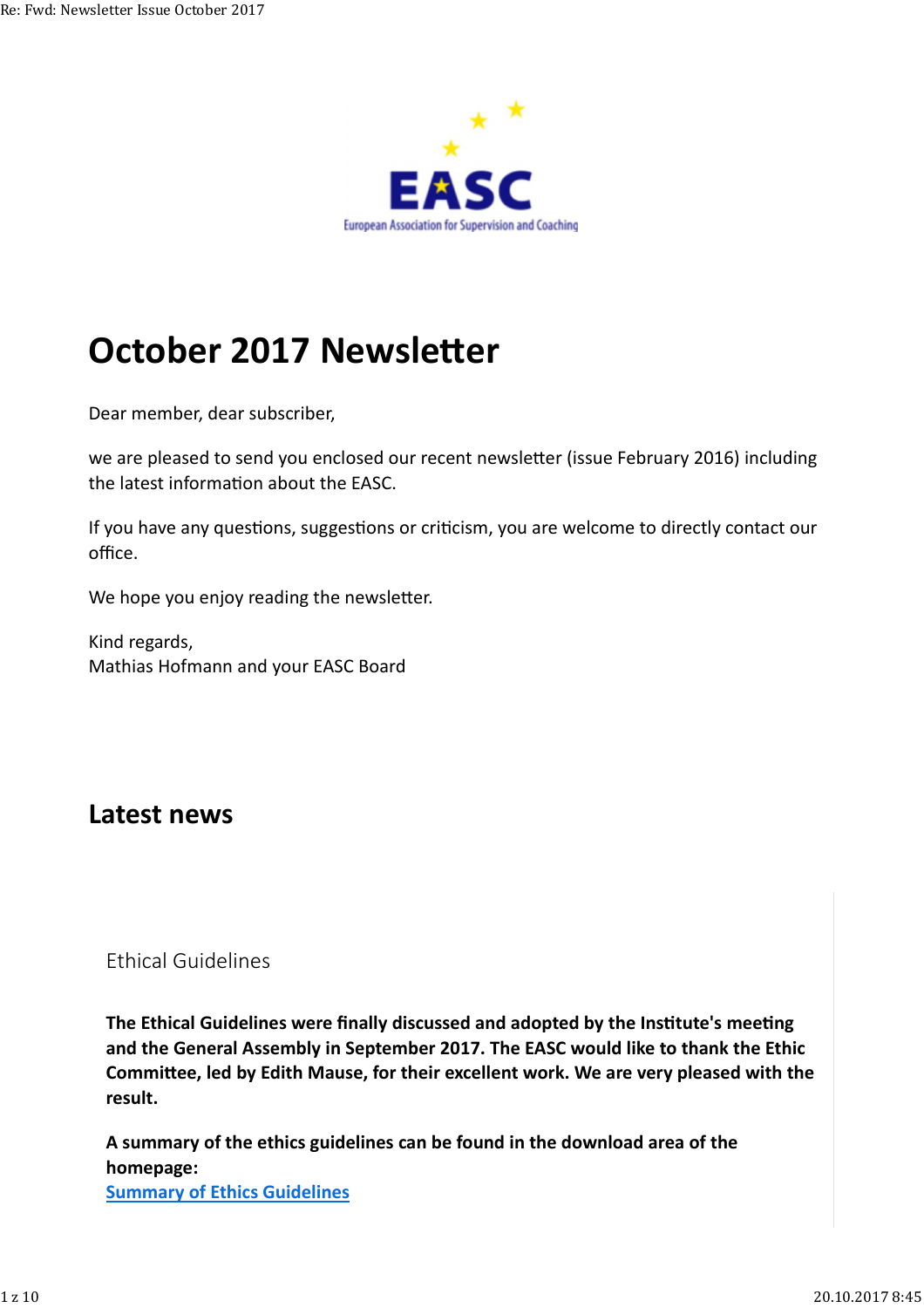The longer version and a guide on how the ethical guidelines can be used in education **are available to the ins tutes and are available at the office.**

#### Cooperation EASC-ANSE

We have continued our cooperation with ANSE, the European Association of National **Supervision Associations, and will continue to intensify our partnership. Jan Koznar as member of the EASC board took part in the summer seminar of the ANSE in** Rotterdam in 2017. Inese Stankus-Visa, from Riga, Member of the Board of ANSE, participated in the Institute's meeting, the lecture meeting and the EASC General **Assembly in Berlin in September 2017. We have experienced the exchange with the** ANSE and with lnes as professionally very interesting and on a personal note very friendly. As organizations, EASC and ANSE both pursue the goal of representing the **interests of coaches and supervisors at European level, and it is extremely useful to formulate common ground and act together. As a medium-term goal, we have the focus on the establishment of professional supervision and coaching with a high quality level at European level. As a first joint step there is to be a working breakfast** with EU politicians in Brussels next year. This is where we want to work together with **ANSE and EMCC (European Mentoring and Coaching Council) as three associations with a common concern.**

### **We warmly welcome 2 new institutes in the EASC**

The EASC continues to grow, we are now not only 585 members, we are able also to welcome two new training institutes in our European Association:

- 1. The Institute Remedium Prague, headed by Bohumila Bastecka.
- 2. The Institute for Development Consultancy in Bechtsrieth (Germany), head Sigrid Stilp.

### **Bohumelia Institute introduces itself**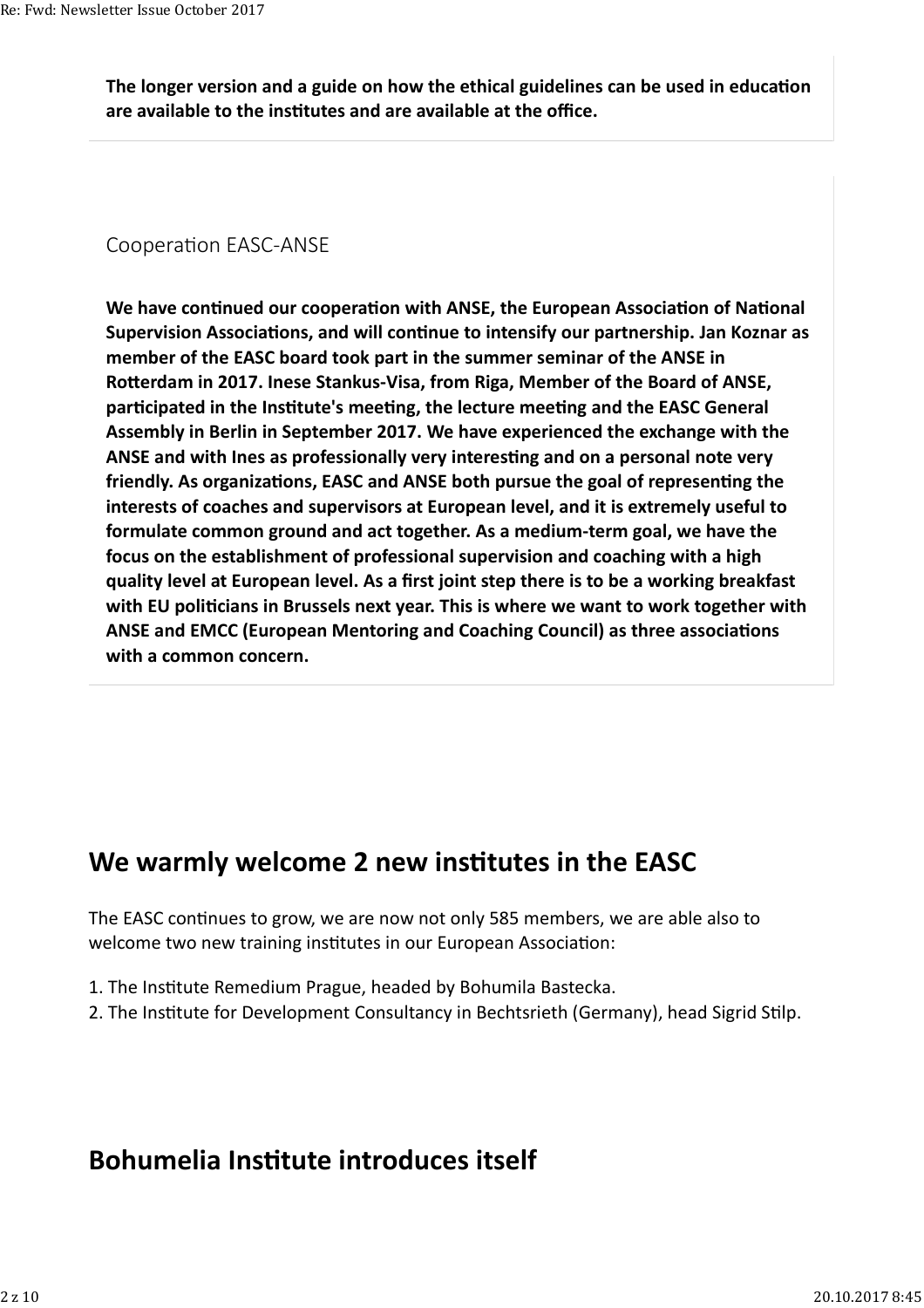

REMEDIUM Praha entered the non-governmental sector as one of the first non-profit organizations in Czech Republic after the Velvet Revolution in the autumn of 1991.

Its educational program Management and Supervision in helping professions started in 2004 after the project Optimization of the Education System for Supervisors in Social Services. Besides training, professional guarantors and lectors of the program with the support of the institute strive also to cultivate the collaboration of supervision schools in CZ (series of colloquia on team supervision, practical textbook Team supervision, colloquia concerning supervision at schools and supervision of management).

The institute was presented in Berlin by one of professional guarantors of the educational program Bohumila Baštecká, Ph.D. (supervisor, clinical psychologist, community crisis worker and lecturer from the Protestant Theological Faculty of Charles University, Prague) on behalf of two other professional guarantors and EASC trainers, psychologists PhDr. Milan Kinkor and Doc. PhDr. Jan Kožnar, CSc. She mentioned the supervision emphasises of the Remedium Praha: supervision as a tool for human resource development; value-based supervision (responsibility, partnership, development, perspective from above); multilateral supervision contracts.

# **The Institute for Development Consultancy in Bechtsrieth**

The Institute for Development Consultancy in Bechtsrieth is located in the south-east of Germany (between Nuremberg and Pilsen in the Czech Republic). It has been in existence for 20 years, providing training for coaches, supervisors, trainers, moderators and logosynthesis. The next training group will be launched in March 2018. Sigrid Stilp writes about the specificity of the institute: "Logosynthesis, SIZE trainer and consultant: my annual group members receive a SIZE (R) profile upon receipt of the registration fee. I attach great importance to the mediation of a broad range of methods. Through real coaching with real clients the members already gain great experience during the training. Small training groups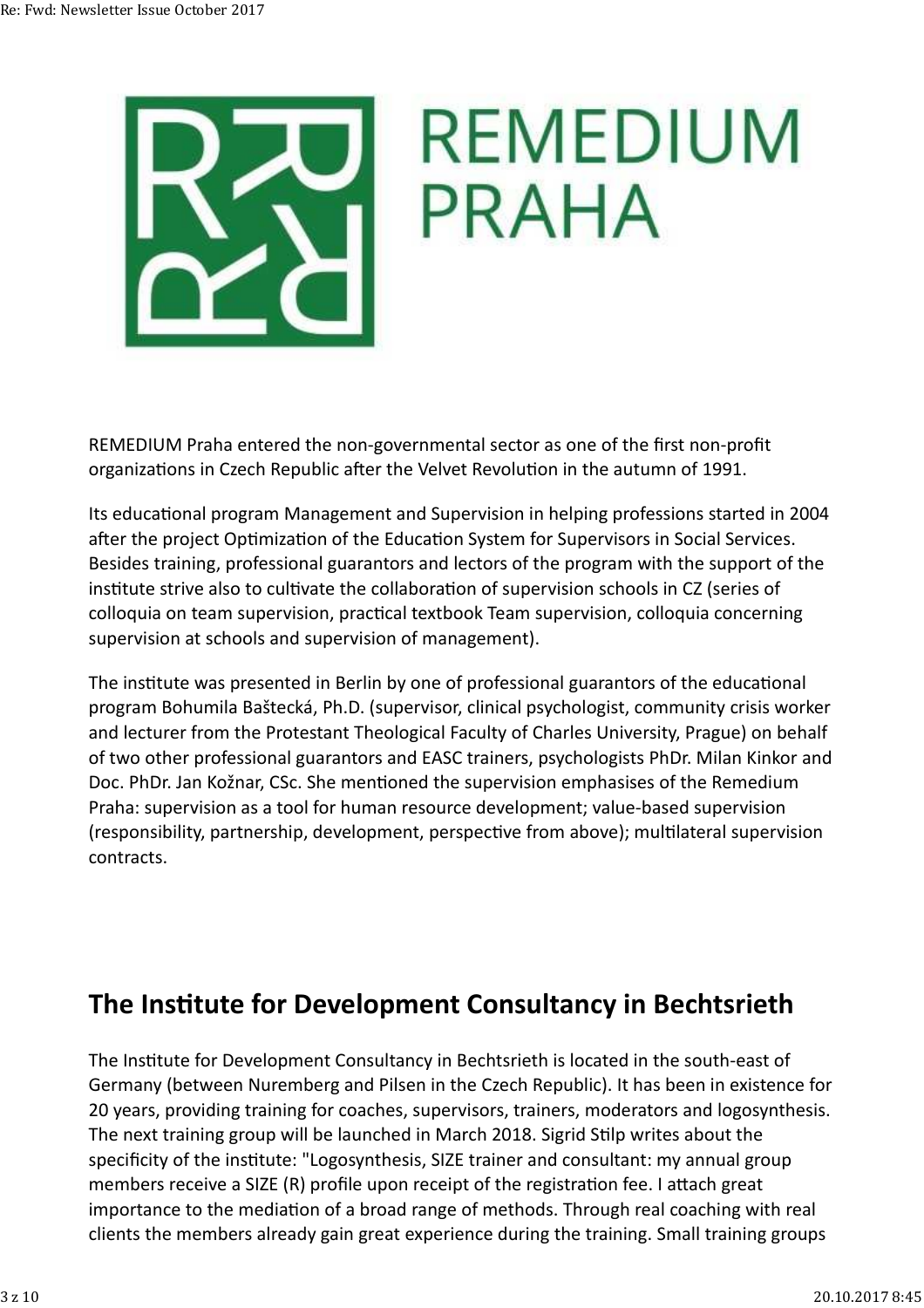of max. 12 guarantee individual learning and personal accompaniment by the institute management. In addition to my expertise in systemic supervision and coaching, the professors working at the institute have competences in the fields of Kinesiology and NLP. "

Institut für Entwicklungsberatung

Asternweg 8 92699 Bechtsrieth Germany

Bismarckstr. 1 92637 Weiden Germany

www.sigrid-stilp.de

### **In portrait: Our member Andrea Bekaan**

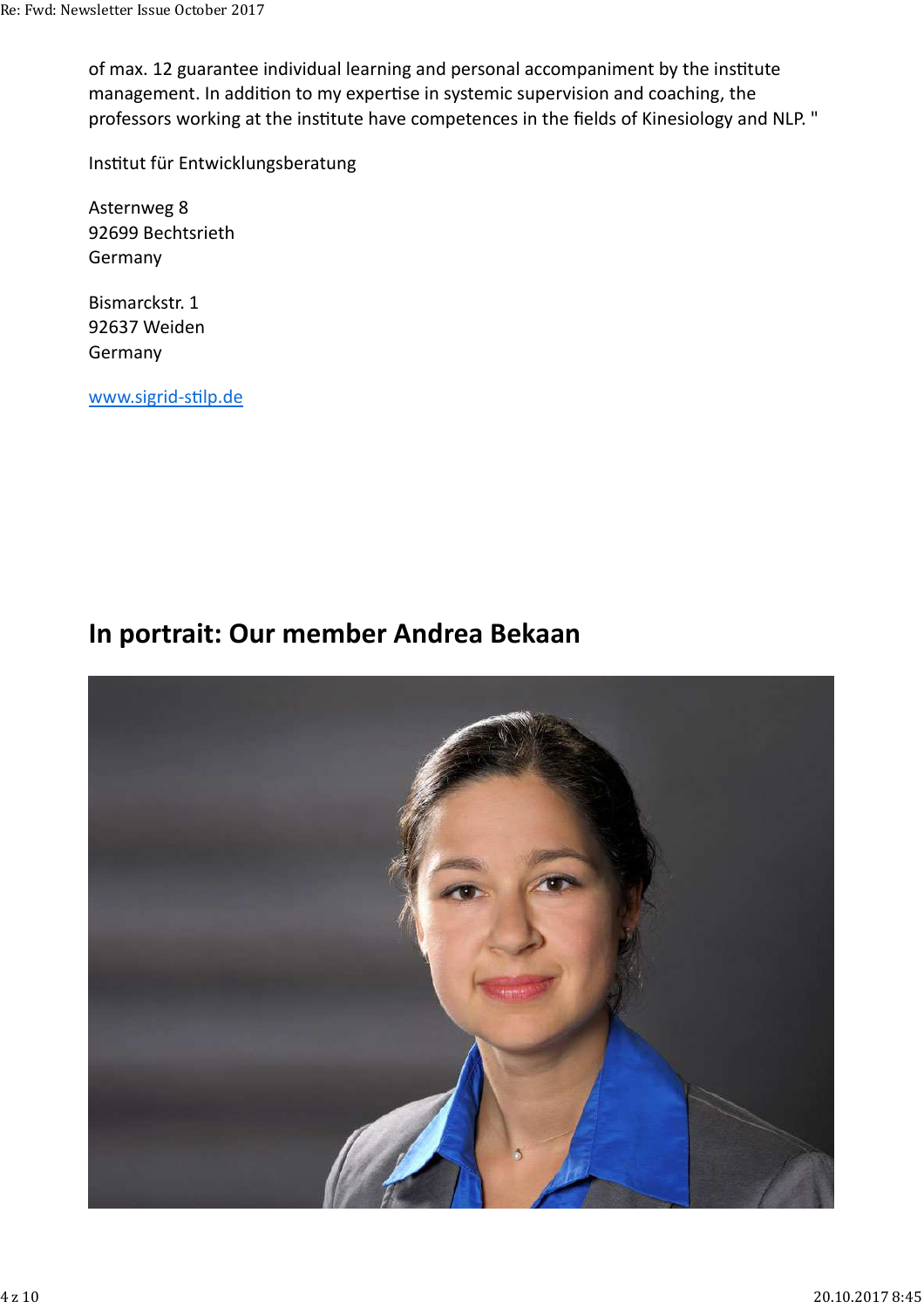We would like to revive the exchange possibilities amongst each other and it is good to know a little and to see how we connect. Andrea Bekaan took part in the VUCA workshop in Berlin in September. We exchanged a few points for online coaching and online training and I asked her to introduce herself.

Interesting answers to 6 short questions from Andrea Bekaan:

#### 1. Name

Andrea Bekaan

#### 2. Profession, qualification

Psychologist, coach EASC, online Trainer

#### 3. Specialization, outstanding competence

Online coaching, online training, intercultural competence, self-regulation

#### 4. Company, network

BekaanCoaching, EASC

#### What do you like to talk about? 5.

- Living life between cultures
- $-$  phenomenas of our time
- finding hope

#### 6. And some private

I enjoy kiting, the beach, being out in nature and acapella music

Mehr erfahren

# **Upcoming events**

EASC-Congress Eichstätt 2018: Supervision and coaching in the VUCA world.

**We cordially invite you to the EASC CONGRESS on the 14th and 15th of September 2018 in Eichstätt. Our topic will be coaching and supervision in the face of rapid changes and increasing complexity and uncertainty in the economy and society as a**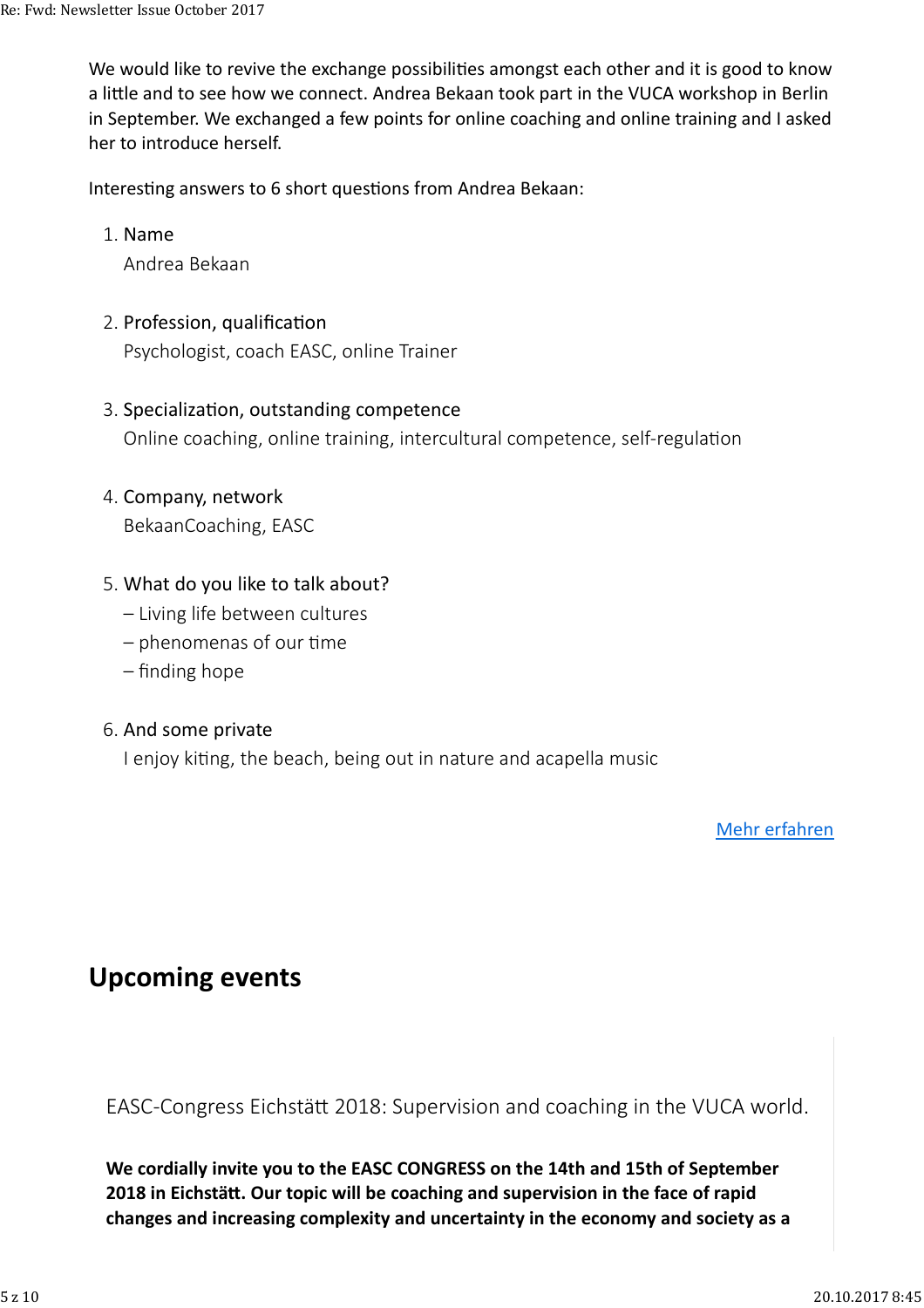whole. Under the keyword VUCA (volatility, insecurity, complexity, ambiguity), this change is discussed in science, in organizations and in the coaching and supervision community. We are interested in how VUCA affects the working conditions, the **working methods and the training of coaches and supervisors.**

**As a key-note speakers, we have already been able to invite Prof. Stefan Kühl, an organiza on sociologist at the University of Bielefeld and Dr. Christoph Schmidt-Lellek from Frankfurt am Main.**

We are meeting in the University of Eichstätt, where our cooperation partner Prof. Dr. **Janusz Surzykiewicz is looking forward to hosting the EASC congress. Eichstätt is in Franconia, about 80 km south of Nuremberg. Sufficient accommodation in various categories is available.**

In addition to the three key notes, we will plan workshops as usual, we are looking forward to your contributions from practice and from science. Please note the Call for **Speakers.**

**Small incen ve: Workshop speakers receive a 50% discount on the congress fees.**

**Congress program:**

**Thursday 13.09.2018**

**18.00 to 20.00 – Annual General Assembly of Members**

**Friday 14.09.2018**

**10.00 – Opening 10.30 – Key Note 1 –Prof. Dr. Stefan Kühl 12.00 – Lunch 13.00 – Key Note II Dr. Christoph Schmidt - Lelleck 15.00 – Workshops 18.30 – Plenary 19.00 – Congress Party** 

**Saturday 15.09.2018**

**09.00 – Come together 09.30 – Key Note III N.N. 11.30 – Workshops 13.00 – Lunch 14.00 – Plenary EASC 2025 16.00 – Closing** 

**The key notes will be kept in English or translated into English.**

**Call for Papers: Please submit abstracts for workshops. The form for abstracts will** soon be available on the homepage. (https://www.easc-online.eu/de/aktuelles/easc-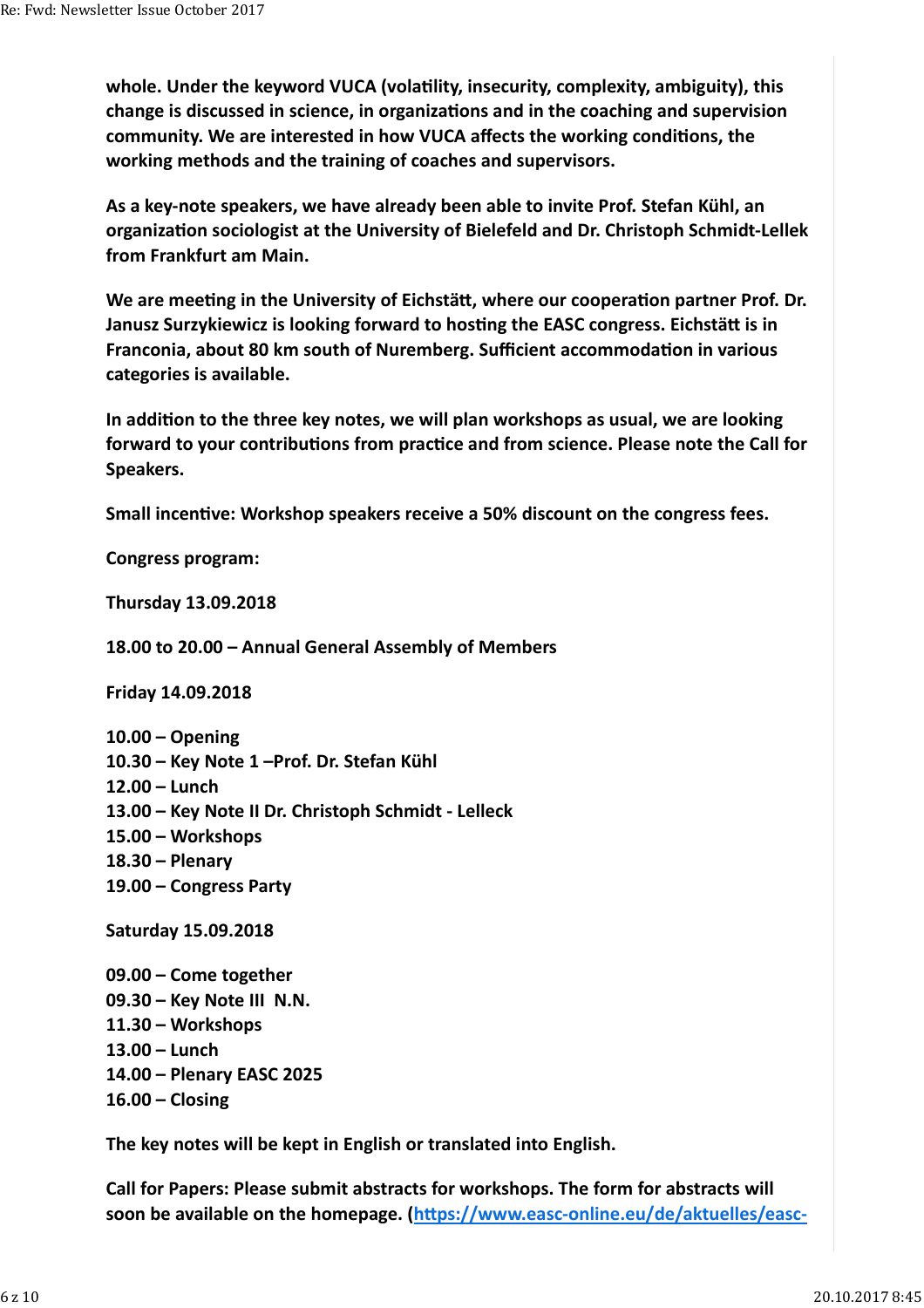kongress-2018/) As a European association, we prefer English as the workshop language. If you need a translation, we kindly ask you to organize this yourself.

**Our offer of speakers from workshops: 50% discount on the congress contribution. (1) person per workshop)**

**Please submit the first abstracts to workshops until the 01.12.2017. We will include** these first selections in the program. For further submissions up until 30.04.2018, the **last free workshop places will be given.**

» Read more

VUCA Workshop 2017 09 - Master-Coach Workshop

For the setting up of training courses for Master Coaches, the EASC will offer a **workshop for trainers and teacher supervisors on 19.02.18 in Berlin.**

Annual General Meeting 15.09.2017 in Berlin

At this year's meeting, representatives from almost all EASC institutes from all over Europe participated, many regional groups were represented, of course all the boards and a few members who are simply members. Of course we are particularly pleased, **because we are an organization that is very much benefiting from the encounters and** regular interpersonal exchanges. We will therefore continue to link the Annual **Mee ng to the two-yearly EASC congress, or through events such as the lecturers** meeting with lectures, institute meeting, or through workshops for members (such as **the VUCA Workshop this year), and always provide for socializing and catering. Volker Tepp was also an excellent host with his coaching institute this year and has provided space, atmosphere and delicacies. Our many thanks to him!**

**The minutes are made accessible to all members, but here are some notes:**

**We have finalized the Ethics Guidelines with thanks to Edith Mause and the Ethic Committee.** 

**Volker Tepp, Jan Koznar and Daniel Frey were confirmed for a further term of office in their board roles, with Susanne Rieger as chairman and Mathias Hofmann (who did** not have to be re-elected), the Board continues its work with continuity. The financial situation examined and all in order. The CQS will continue to work with Sabine Busse-**Kropla, Amina Baar-Baarenfels, Irena Svabova and Hans Günter Simon. We have new**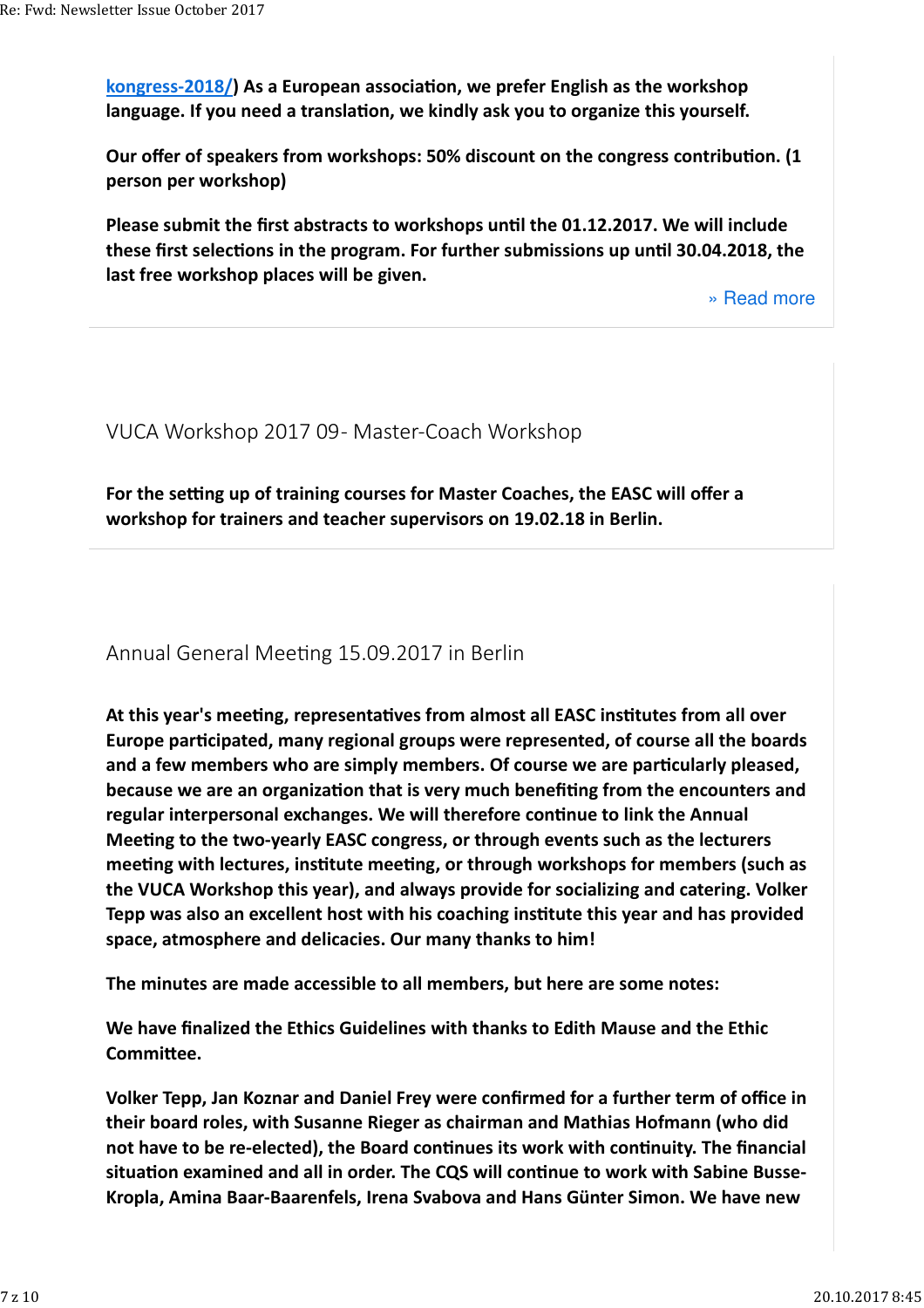auditors: thanks to Peter Eichenauer and Brigitte Koch for taking over this important **task, and many thanks to Petra Dröge and Rainer Chrupala for their commitment in recent years.**

**With 585 members, it becomes increasingly difficult to keep the expenses for mailing** or bank collection to a reasonable level without the information of the members on changes to addresses and bank data. The Annual General Meeting has therefore decided (unanimously) to give some responsibilities to the individual members in this **context so that the office can take care of the important things for all members. Please no fy change of bank account and changes of email address and postal address** directly to the office. The new regulation states that repayment and bank charges due to wrong bank or address data are to be borne by the respective members and not by **the community.**

### **News from regional groups**

The meeting in Berlin in September showed once again that in many regions, EASCs regularly meet supervisors and coaches in regional groups in order to advise colleagues on cases or to discuss supervision and coaching. Some also reported special actions, such as combining art and coaching. The members of the Executive Board, the CQS and the Ethics Committee are, if this is interesting, enthusiastic guests in regional groups. Many regional groups are also open to non-members.

# **Regional Group Spain-North**

We would like to regularly present regional groups in the newsletter. For this issue, we asked the regional group of Spain-North to answer some (concise) questions:

• Region:

Easc España Grupo Norte

- Spokerperson: Silvia Costa
- Number of members:
	- 10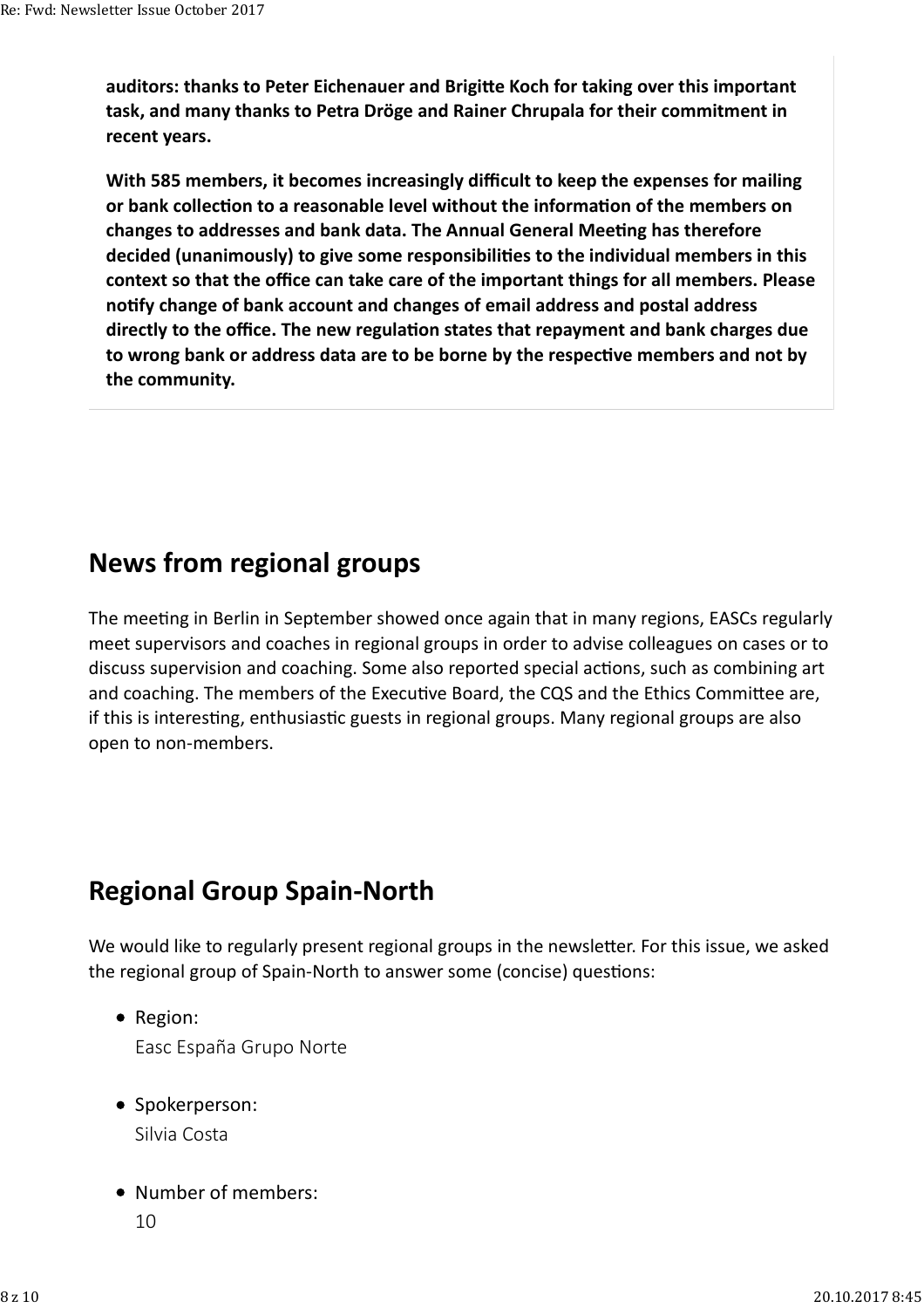#### • Current topic:

Establish and expand groups, further education

#### $\bullet$  Special event 2017/18:

1 Further training course (See appendix) and two meetings more. Art and advice (Asesor-arte) and Excursion around the sea "La mar, el tiempo y la vida".

#### Three words to you:

All are educated people from different social and educational professions, there are those who come from technological, legal and other fields and have all been trained in Asociacion Navarra Mitxelena. Very interested in the matter of consulting people.

#### • What should everyone know?

How important education is and how they make sure that the consultants do a good job.

## **Interview with Silvia Reichert**

"Silvia Reichert de Palacio - a connoisseur of people and places" This is the title of the extensive interview conducted by Beatrix Hasse, coach, trainer and journalist with Silvia Reichert. She is an EASC coach, lives in Palma di Majorca, and is an expert on Feng Shui, Deep Ecology and Pilgrimage. Her work is multifaceted: she creates gardens, interiors and workplaces, lectures, workshops, writing articles, writing, and has already written several books on the garden design of Feng Shui.

She commutes regularly between Germany and Mallorca: on the Balearic Island, she also offers day trips and pilgrimages to place of power. In the interview, the long-standing EASC member talks about what connects people and places and why mindfulness is so important to their work. Read the interview on our homepage in the download section below:

You can read the complete interview here lesen.

For more information on the work of Silvia Reichert de Palacio: http://www.geocultura.com